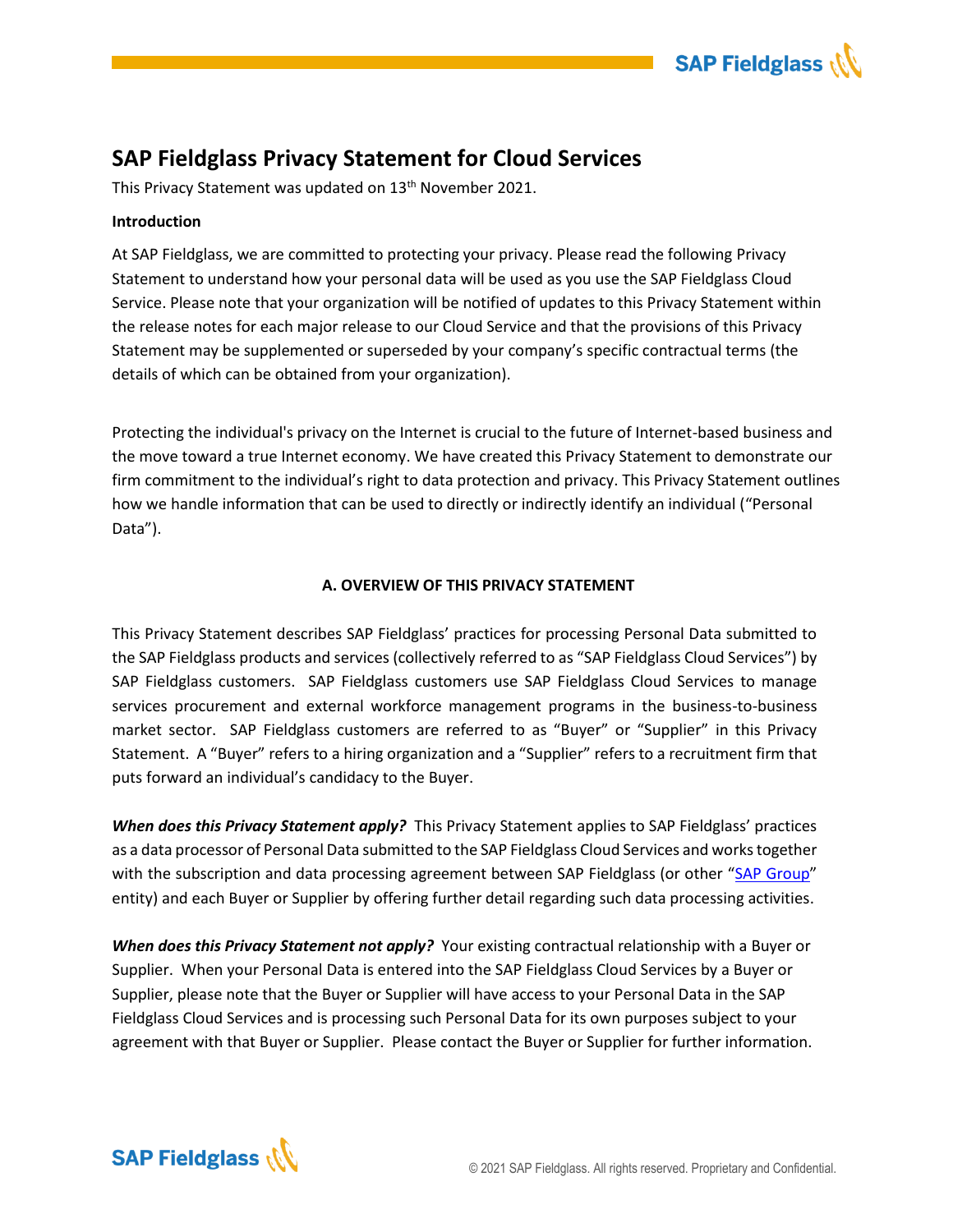

#### **B. GENERAL INFORMATION**

### *Who is the Data Controller?*

Buyers or Suppliers that are customers of SAP Fieldglass Cloud Services are the "data controller" and therefore responsible to ensure that your privacy rights are respected and that consent, if and where required, is obtained before entering Personal Data into the SAP Fieldglass Cloud Services. This includes ensuring that appropriate disclosures, if and where required, have been provided.

SAP Fieldglass only acts as a "data processor". To provide transparency to individual users and organizations, this Privacy Statement is referenced from within some of the SAP Fieldglass Cloud Services and from emails sent by the SAP Fieldglass Cloud Services.

### *What Personal Data does SAP Fieldglass collect?*

This Privacy Statement applies to Personal Data that you, Suppliers or Buyers submit to SAP Fieldglass Cloud Services when using SAP Fieldglass Cloud Services to manage services procurement and external workforce management programs. The only Personal Data that the SAP Fieldglass Cloud Services require for the use of its service is your first name, last name, and email address. Your organization determines what information is processed by SAP Fieldglass Cloud Services.

#### *Why does SAP Fieldglass need your Personal Data?*

SAP Fieldglass Cloud Services help organizations manage talent across multiple channels – including contingent workers, Statement of Work based consultants, freelancers, independent contractors, "gig" workers and more. Within this framework, your Personal Data can be required to provide you with access to the SAP Fieldglass Cloud Services to seek potential candidates for a Buyer or for a Supplier to offer your services to a potential Buyer. Please contact your organization if you object to the use of your Personal Data in the SAP Fieldglass Cloud Services.

### *From What Types of Third Parties does SAP Fieldglass obtain Personal Data?*

In some cases, SAP Fieldglass collects Personal Data from you. SAP Fieldglass might also obtain Personal Data from a third party, if the applicable national law allows SAP to do so. SAP will treat this Personal Data according to this Privacy Statement, plus any additional restrictions imposed by the third party that provided SAP with it or the applicable national law. These third-party sources include:

- SAP Fieldglass or an entity in the [SAP Group's](https://www.sap.com/dam/site/corporate/legal/sap-legal-entities.pdf) business dealings with its customers; specifically, Buyers and Suppliers of the SAP Fieldglass Cloud Services
- Third parties you directed to share your Personal Data with SAP.

### *How long will SAP Fieldglass store your Personal Data?*

SAP Fieldglass will only store your Personal Data for as long as it is required:

- for the performance of the agreement between your organization and SAP Fieldglass;
- to make SAP Fieldglass Cloud Services available to you;

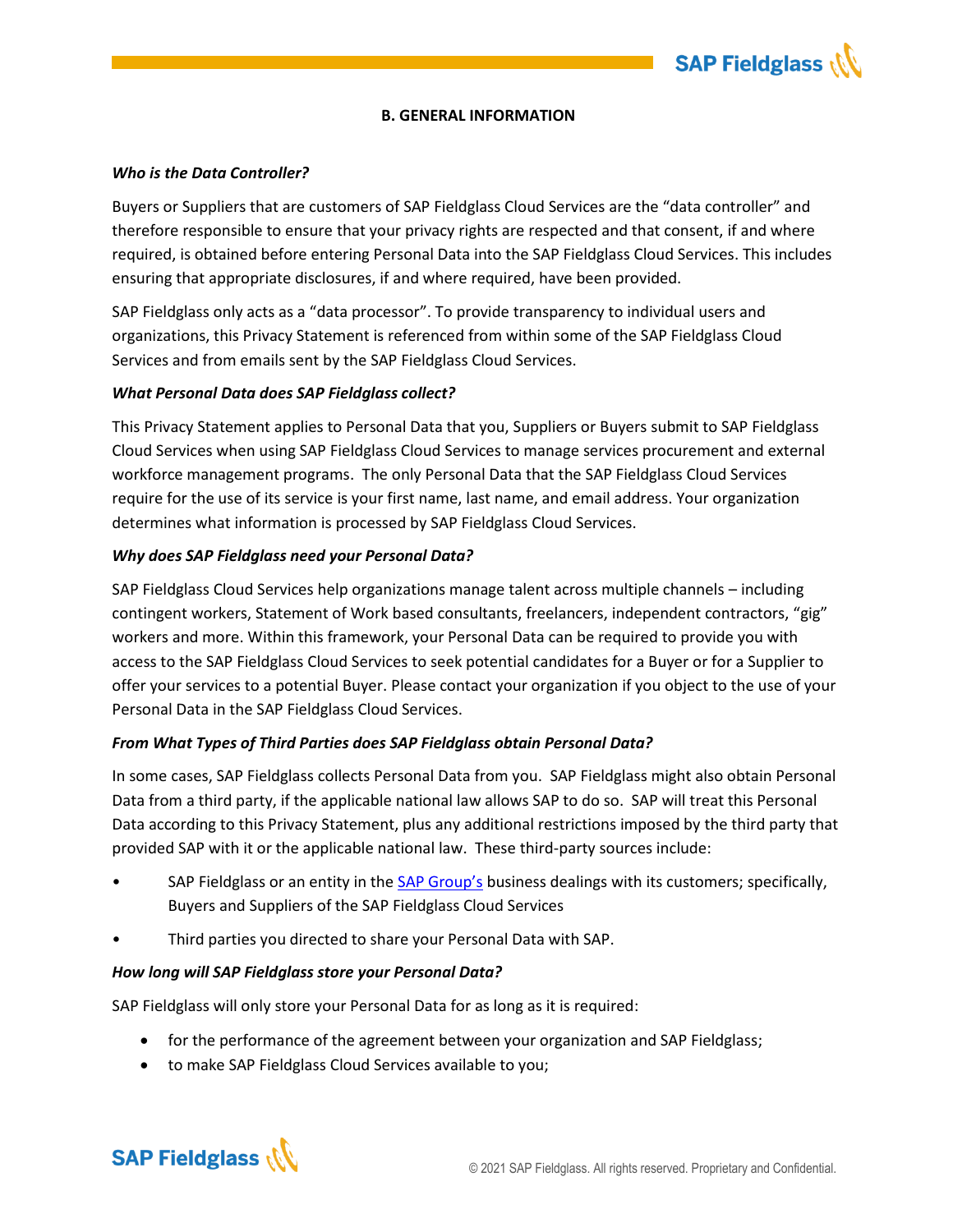

**SAP Fieldglass (\\** 

Please note the data controller(s) is responsible for setting the relevant retention period for your Personal Data within SAP Fieldglass Cloud Services in accordance with their relevant requirements. SAP Fieldglass will also retain your Personal Data for additional periods if it is required by mandatory law to retain your Personal Data longer or where your Personal Data is required for SAP Fieldglass to assert or defend against legal claims, SAP Fieldglass will retain your Personal Data until the end of the relevant retention period or until the claims in question have been settled.

# *Who are recipients of your Personal Data and where will it be processed?*

SAP Fieldglass does not provide your Personal Data to third parties, unless:

- The data controller uses the functionality of the SAP Fieldglass Cloud Service to transfer your Personal Data to a third party;
- You use the functionality of the SAP Fieldglass Cloud Service to request or authorize the transfer your Personal Data to a third party;
- companies within the [SAP Group;](https://www.sap.com/dam/site/corporate/legal/sap-legal-entities.pdf)
- vicarious agents, e.g. third-party servicers for consulting services and other additional related services
- other service providers for the provision of the SAP Fieldglass Cloud Services;

We may share with our partners and customers non-identifying statistical information regarding you, your customers, your suppliers, sales, traffic patterns, and site usage.

As part of a global group of companies operating internationally, SAP has affiliates (the "[SAP Group](https://www.sap.com/dam/site/corporate/legal/sap-legal-entities.pdf)") and third-party service providers outside of the European Economic Area (the "EEA") or from a region with a legal restriction on international data transfers and will transfer your Personal Data to countries outside of the EEA. If these transfers are to a country for which the EU Commission has not issued an adequacy decision, SAP uses the EU standard contractual clauses to contractually require that your Personal Data receives a level of data protection consistent with the EEA. You can obtain a copy (redacted to remove commercial or irrelevant) of such standard contractual clauses by sending a request to privacy@sap.com. You can also obtain more information from the [European Commission](https://ec.europa.eu/info/law/law-topic/data-protection/international-dimension-data-protection/standard-contractual-clauses-scc_fr) on the international dimension of data protection here.

# *What are your data protection rights and how can you exercise them?*

You have the right to request access at any time to information about what Personal Data is processed about you and the correction or deletion of such Personal Data. To exercise these rights either an administrator for the Supplier or an administrator for the Buyer can directly manage and complete your request. In some SAP Fieldglass Cloud Services, you as a user can self-administer your own account details. In other cases, the review and approval of an administrative contact for a Supplier or Buyer may be required to complete your request.

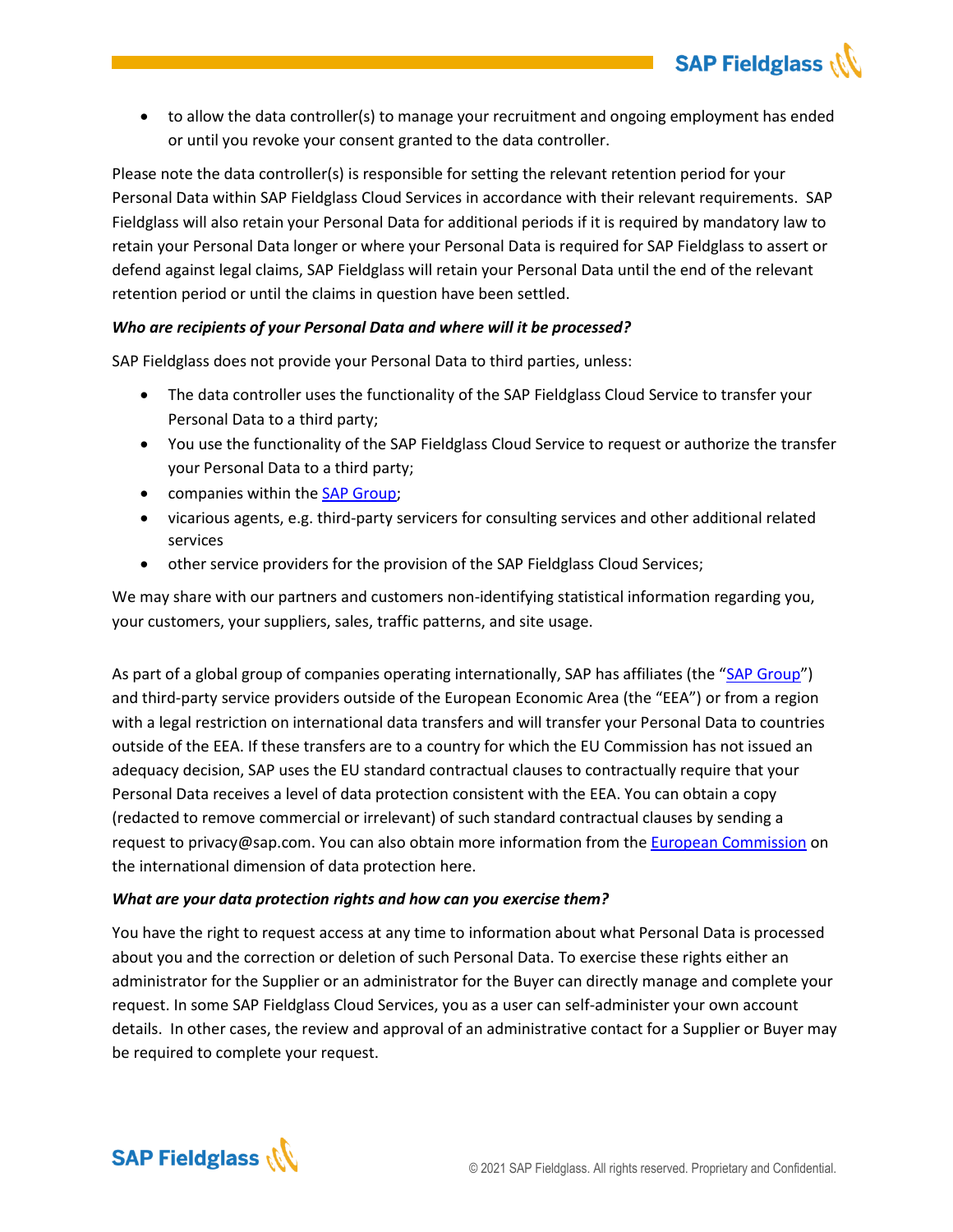

# *Can you use SAP Fieldglass Cloud Services if you are a minor?*

*Children. In general, SAP Fieldglass Cloud Services are not directed to users below the age of 16 years, or equivalent minimum age in the relevant jurisdiction. If you are younger than 16 or the equivalent minimum age in the relevant jurisdiction, you cannot register with and use SAP Fieldglass Cloud Services.*

*U.S. Children's Privacy. SAP Fieldglass does not knowingly collect the Personal Data of children under the age of 13. If you are a parent or guardian and believe SAP Fieldglass collected information about a child, please contact SAP Fieldglass as described in this Privacy Statement. SAP Fieldglass will take steps to delete the information as soon as possible.* 

## **C. SAP FIELDGLASS USE OF PERSONAL DATA**

## *Processing to fulfill contractual obligation to your organization, SAP Fieldglass customers*

SAP Fieldglass processes the Personal Data necessary to provide services and information to its customers, for its business operations, and to comply with the law. Depending on the circumstances, SAP Fieldglass may also use your Personal Data to:

- Accurately identify you;
- Protect and administer your records and accounts;
- Help us notify you of product enhancements and changes to products;
- Save you time when you apply for additional products and services;
- Comply with certain laws and regulations;
- Collect information about the usage of our services;
- Respond to your requests for information about our services

### *Processing to ensure compliance*

SAP and its products, technologies, and services are subject to the export laws of various countries including, without limitation, those of the European Union and its member states, and of the United States of America. You acknowledge that, pursuant to the applicable export laws, trade sanctions, and embargoes issued by these countries, SAP is required to take measures to prevent entities, organizations, and parties listed on government-issued sanctioned-party lists from accessing certain products, technologies, and services through SAP's websites or other delivery channels controlled by SAP. This could include (i) automated checks of any user registration data as set out herein and other information a user provides about his or her identity against applicable sanctioned-party lists; (ii) regular repetition of such checks whenever a sanctioned-party list is updated or when a user updates his or her information; (iii) blocking of access to SAP's services and systems in case of a potential match; and (iv) contacting a user to confirm his or her identity in case of a potential match. Any such use of your Personal Data is based on the permission to process Personal Data in order to comply with statutory obligations (Article 6 para. 1 lit. c GDPR or the equivalent articles under other national laws, when applicable) and SAP's legitimate interest (Article 6 para. 1 lit. f GDPR or the equivalent articles under other national laws, when applicable).

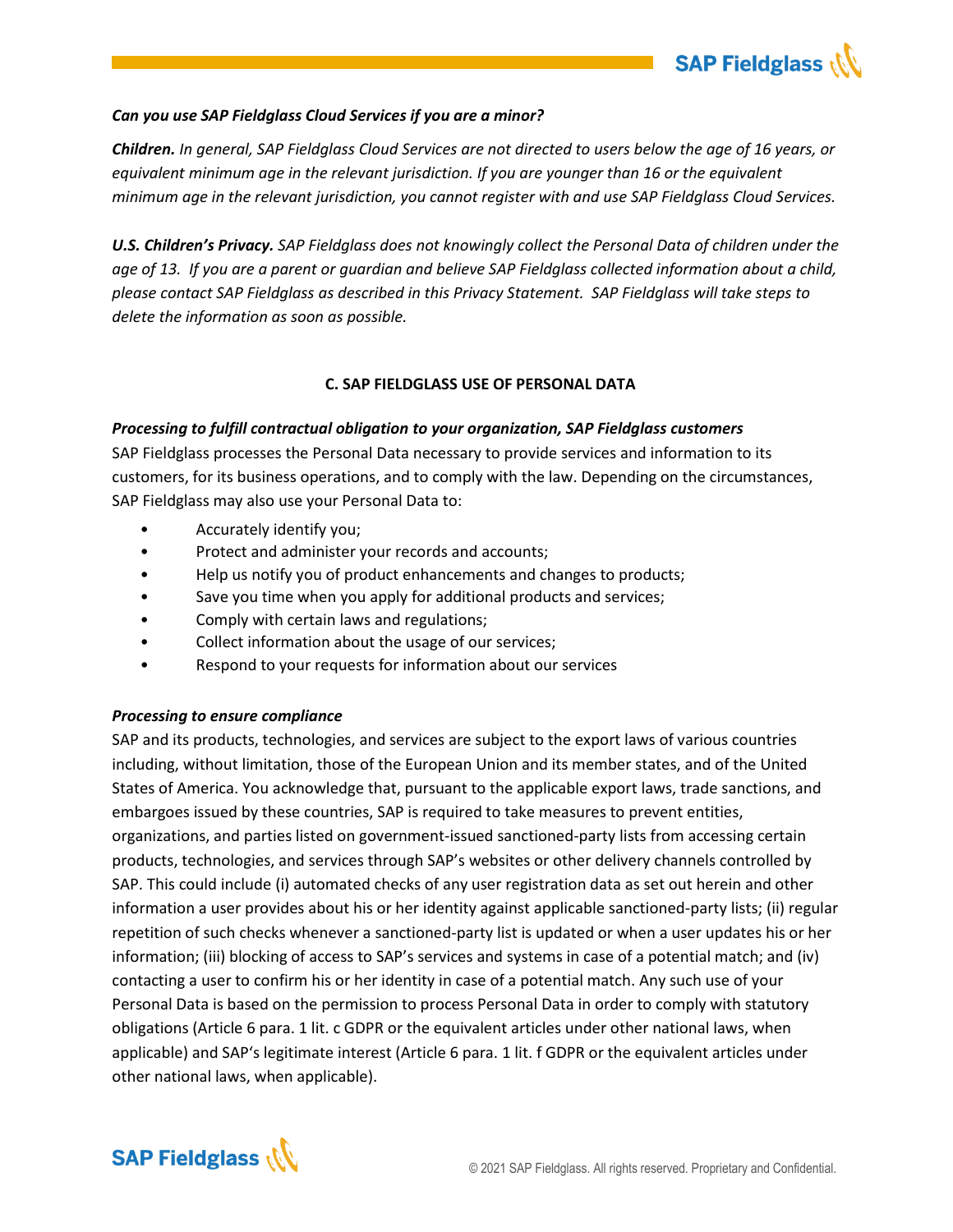

## *Processing based on consent and how to withdraw consent*

In the following cases, SAP will process your Personal Data if you granted prior consent to the specific proposed processing of your Personal Data (Article 6 para. 1 lit. a GDPR or the equivalent articles under other national laws, when applicable).

Your organization is responsible for your enrollment into the cloud service and is solely responsible for obtaining your consent. If you decide to opt out of having your personal information within the cloud service after providing your consent, you must contact your organization's administrator. The action of opting out will prevent you from using the cloud service we provide. Your personal information is a requirement, and removal of your personal information will result in termination of your user account (i.e., termination of your ability to use the SAP Fieldglass cloud service).

You may withdraw your consent for SAP Fieldglass to process your Personal Data as stated in this Privacy Statement at any time. Once you assert this right, SAP will not process your Personal Data any longer unless legally required to do so. However, any withdrawal has no effect on past processing by SAP up to the point in time of your withdrawal. Please direct any such request to your organization.

## *Cookies and similar tools*

*Information gathered by cookies or similar technologies, and any use of such information, is further described in SAP Fieldglass's Application Cookie Statement. You can exercise your cookie preferences as outlined in SAP Fieldglass's Application Cookie Statement.*